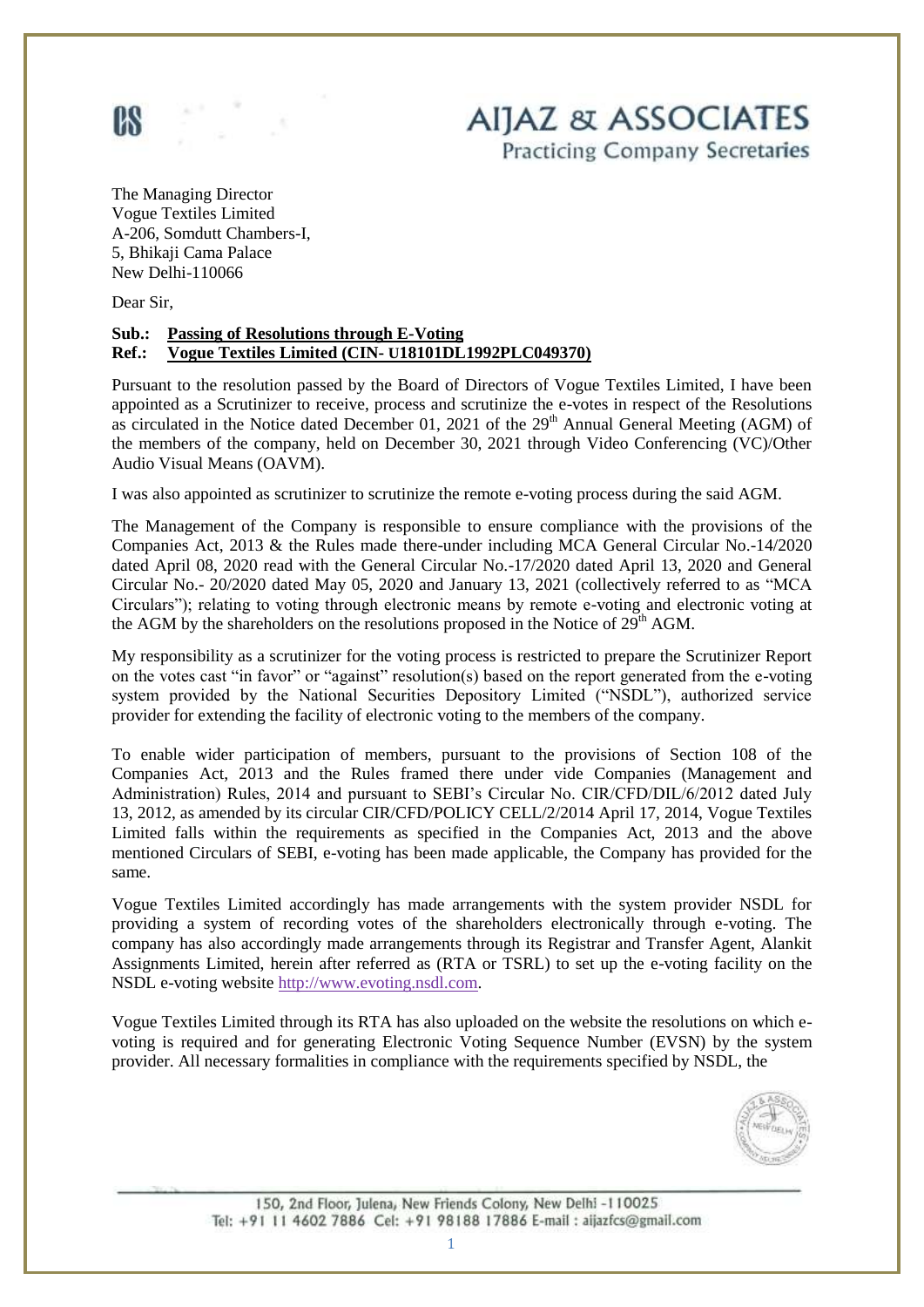system of e-voting has been provided by the Company through its RTA. Necessary instructions in this regard to be followed by the shareholders have also been duly mentioned in the notice dated December 01, 2021 sent to the shareholders by email. The Register of Members was made up, for the purpose of e-voting as of December 23, 2021.

| Reference to the Companies Act, 2013                                                                                                                                                                                                                                | <b>Type and Description of the Business</b>                                                                                                                                                                                                                                                                           |
|---------------------------------------------------------------------------------------------------------------------------------------------------------------------------------------------------------------------------------------------------------------------|-----------------------------------------------------------------------------------------------------------------------------------------------------------------------------------------------------------------------------------------------------------------------------------------------------------------------|
| (1) Ordinary Business under section 134<br>of the Companies Act, 2013                                                                                                                                                                                               | Ordinary Resolution under section 134 of the<br>Companies Act, 2013 to receive, consider and adopt<br>the Audited Balance Sheet of the Company as at 31 <sup>st</sup><br>March 2021 and Profit & Loss Account for the year<br>ended on that date and the Reports of the Board of<br>Directors' and Auditors' thereon. |
| (2) Ordinary Business under section 152<br>of the Companies Act, 2013 read with<br>the Companies (Appointment and<br>Qualification of Directors) Rules,<br>2014, including any<br>statutory<br>modification or re-enactment thereof<br>for the time being in force. | Ordinary Resolution under section 152 of the<br>Companies Act, 2013 for appointment of Director in<br>place of Mr. Anil Dutt (DIN-01568921) who retires by<br>rotation and being eligible offers himself for re-<br>appointment.                                                                                      |

I report that as stated in the notice sent to the shareholders, the company had fixed 5:00 P.M. on Wednesday, the  $29<sup>th</sup>$  December 2021 as the last time and date for e-voting.

As stated in sub rule 3 of Rule 20 under the chapter on "Management and Administration" Rules, an advertisement was published by the Company in "Financial Express" English & "Jansatta" Hindi Newspapers in December 02 & 03, 2021 editions respectively circulating in Delhi & NCR, informing about the completion of dispatch of the Notices by email to the members whose email addresses are registered with the Company/Depositories/RTA, in compliance with the Ministry of Corporate Affairs Circulars dated May 05, 2013 and January 13, 2021 read with circulars dated April 08, 2020 and April 13, 2020 (collectively referred to as "MCA Circulars").

I further report that I have received all votes cast by e-voting through NSDL from the shareholders during the period received up to 5:00 P.M. on Wednesday, the  $29<sup>th</sup>$  December 2021, being the last time and date fixed by the Company for receipt of the e-votes and thereafter the NSDL e-voting platform was disabled, were considered for my scrutiny.

The Company had also provided remote e-voting facility to the Members present at the AGM through VC/OAVM and who had not cast their vote earlier.

Since e-voting facility was provided by NSDL, the details of the e-voting exercised by the shareholders was provided by the System Provider namely NSDL, the compilation of the Register, in respect of e-votes, containing the statement of shareholder's name, folio number, number of shares held, number of votes exercised, votes in favor and votes against were generated by the System Provider namely NSDL which have been duly scrutinized.

After the closure of e-voting at the AGM, the report on remote voting done during the AGM and the votes cast under remote e-voting facility prior to the AGM were unblocked and counted.

On scrutiny, I report that out of 59,00,970 Votes, 38,91,407 of Votes have exercised through e-voting. I now submit my Consolidated Report on the results on the remote e-voting prior to and during the AGM and e-voting votes casted therein based on the data generated by the NSDL e-voting portal for the items placed for consideration by the members are given below:

**Item No. 1.** Ordinary Resolution under section 134 of the Companies Act, 2013 to receive, consider and adopt the Audited Balance Sheet of the Company as at  $31<sup>st</sup>$  March 2021 and Profit & Loss Account for the year ended on that date and the Reports of the Board of Directors' and Auditors' thereon.

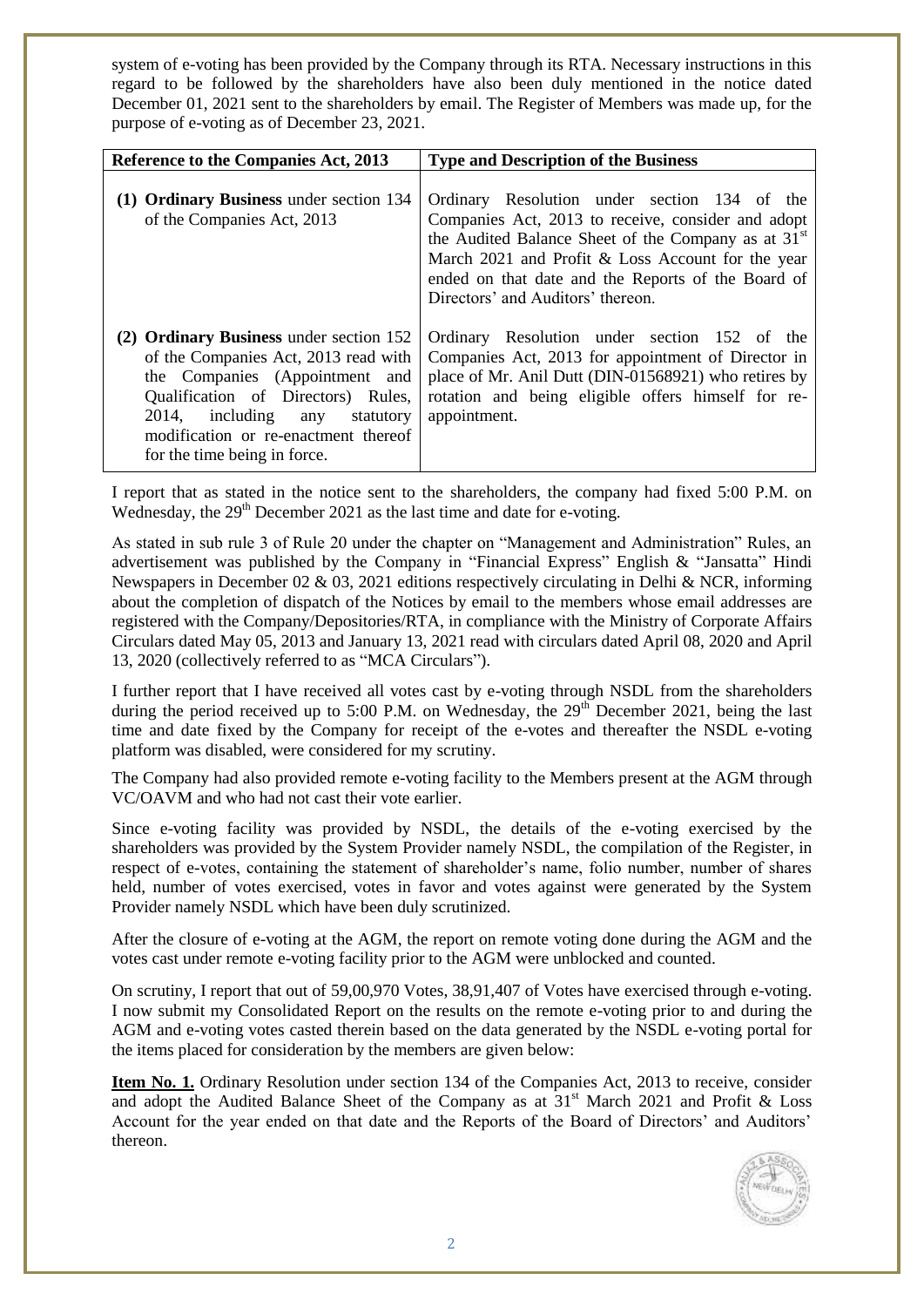| <b>Total No. of Shares</b>        | 59,00,970                |                        |
|-----------------------------------|--------------------------|------------------------|
|                                   | <b>Number of Members</b> | <b>Number of Votes</b> |
| Total votes cast through e-voting | 76                       | 38,91,407              |

#### (i) Voted **In Favor** of the Resolution:

| Mode of Voting  | No. of Member Voted | No. of Votes casted by Member |
|-----------------|---------------------|-------------------------------|
| E-voting at AGM |                     |                               |
| Remote E-voting | 72                  | 38,90,693                     |
| Total           | 74                  | 38,90,705                     |

(ii) Voted **Against** the Resolution:

| Mode of Voting  | No. of Member Voted | No. of Votes casted by Member |
|-----------------|---------------------|-------------------------------|
| E-voting at AGM |                     |                               |
| Remote E-voting |                     | 702                           |
| <b>Total</b>    |                     | 702                           |

Percentage of votes cast in favor : 100 Percentage of votes cast against : NIL

## **RESULTS:-**

As the number of votes cast in favor of the Resolution are 100%, I report that Ordinary Resolution under section 134 of the Companies Act, 2013, as per the Notice dated December 01, 2021 has been passed by the shareholders. The Resolution is deemed to be passed as on the date of the announcement of the results.

**Item No. 2.** Ordinary Resolution under section 152 of the Companies Act, 2013 for appointment of Director in place of Mr. Anil Dutt who retires by rotation and being eligible offers himself for reappointment.

(i) Voted **In Favor** of the Resolution:+

| Mode of Voting  | No. of Member Voted | No. of Votes casted by Member |
|-----------------|---------------------|-------------------------------|
| E-voting at AGM |                     |                               |
| Remote E-voting | 72                  | 38,90,693                     |
| Total           | 74                  | 38,90,705                     |

(ii) Voted **Against** the Resolution:

| Mode of Voting  | No. of Member Voted | No. of Votes casted by Member |
|-----------------|---------------------|-------------------------------|
| E-voting at AGM |                     |                               |
| Remote E-voting |                     | 702                           |
| <b>Total</b>    |                     | 702                           |

Percentage of votes cast in favor : 100 Percentage of votes cast against : NIL

## **RESULTS:-**

As the number of votes cast in favor of the Resolution are 100%, I report that Ordinary Resolution under section 152 of the Companies Act, 2013, as per the Notice dated December 01, 2021 has been passed by the shareholders. The Resolution is deemed to be passed as on the date of the announcement of the results.